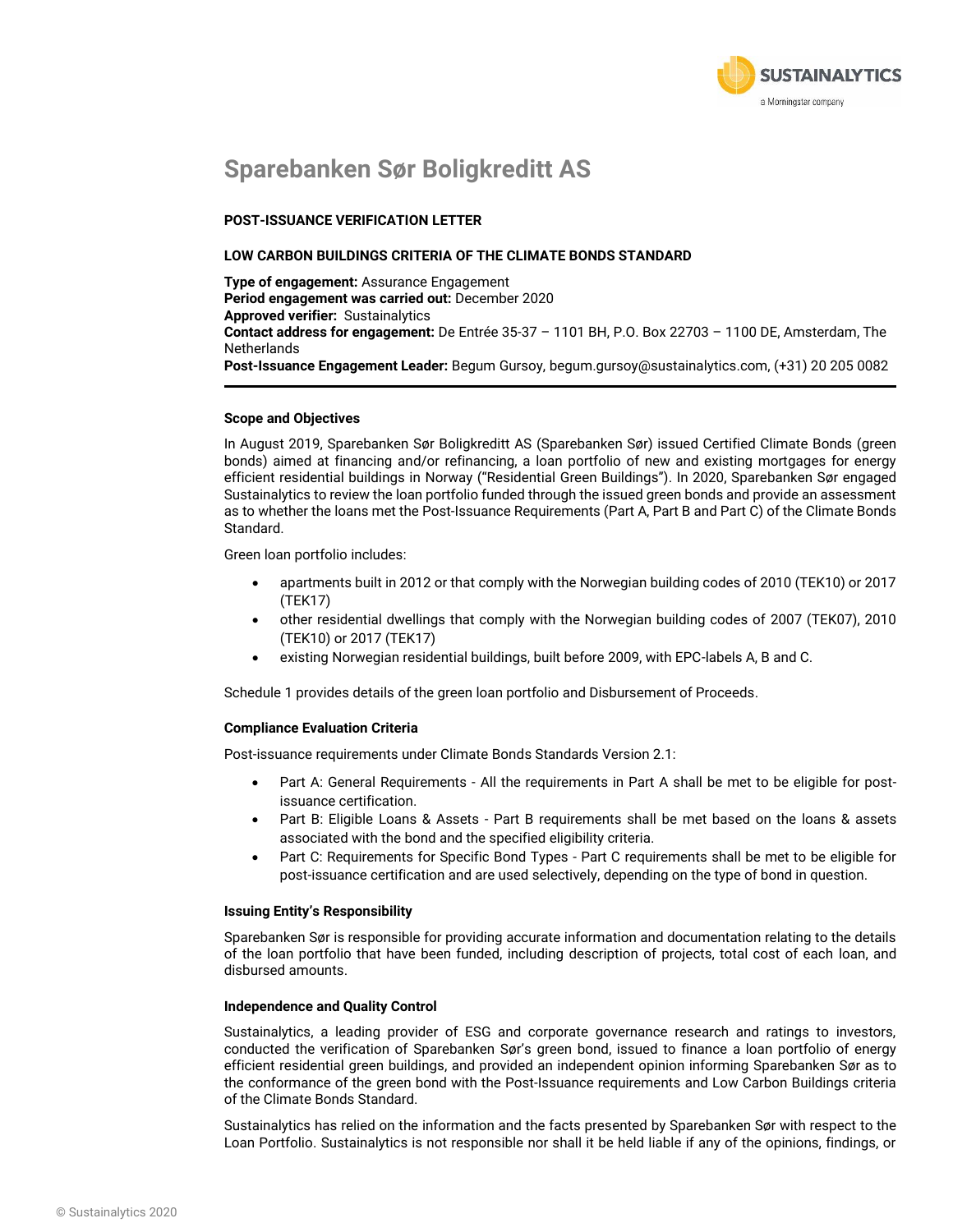

conclusions it has set forth herein are not correct due to incorrect or incomplete data provided by Sparebanken Sør.

Sustainalytics makes all efforts to ensure the highest quality and rigor during its assessment process and enlisted its Sustainability Bonds Review Committee to provide oversight over the assessment of the bond.

### **Verifier's Responsibility**

Sustainalytics conducted the verification in accordance with the Climate Bonds Standard Version 2.1 and with International Standard on Assurance Engagements 3000 (ISAE 3000) – Assurance Engagements other than Audits or Reviews of Historical Information.

The work undertaken as part of this engagement included conversations with relevant Sparebanken Sør employees and review of relevant documentation to confirm the conformance of Sparebanken Sør's green bonds with the Programmatic Post-Issuance Requirements (Part A, Part B and Part C) of the Climate Bonds Standard Version 2.1.

### **Exceptions**

No exceptions were identified. All loans aligned with the Post-Issuance requirements of the Climate Bonds Standard and were in conformance with the Low Carbon Buildings criteria.

### **Conclusion**

Based on the limited assurance procedures conducted, nothing has come to Sustainalytics' attention that causes us to believe that, in all material respects, the allocation of EUR 500 million from the Sparebanken Sør Boligkreditt Green Covered Bond, issued to fund eligible green loans, is not in conformance with the Post-Issuance requirements of the Climate Bonds Standard.

### **Detailed Findings**

| <b>Eligibility Criteria</b>                                         | <b>Procedure Performed</b>                                                                                                                                                                                                       | <b>Factual Findings</b>                                                                                                            | Error or<br><b>Exceptions</b><br><b>Identified</b> |
|---------------------------------------------------------------------|----------------------------------------------------------------------------------------------------------------------------------------------------------------------------------------------------------------------------------|------------------------------------------------------------------------------------------------------------------------------------|----------------------------------------------------|
| Compliance to Part<br>A: General<br>Requirements                    | Verification of 9,989 loans funded by<br>the green bond in 2019 to determine<br>if Part A: General Requirements were<br>met (See Schedule 2A and 2A).                                                                            | All 9.989 loans reviewed<br>complied with the General<br>Requirements.                                                             | None                                               |
| Compliance to Part<br>B: Eligible Loans &<br>Assets                 | Verification of 9,989 loans funded by<br>the green bond in 2019 to determine<br>if loans fall into (i) one of the<br>investment areas of the Climate<br>Bonds Taxonomy (ii) meet the Low<br>Carbon Buildings technical criteria. | All 9,989 loans fall under<br>the Low Carbon Buildings<br>criteria and meet the Low<br>Carbon Buildings technical<br>requirements. | None                                               |
| Compliance to Part<br>C: Requirements<br>for Specific Bond<br>Types | Bond<br>Type Applicable:<br>Use of<br>Proceeds Bond.                                                                                                                                                                             | οf<br>The<br>requirements<br>Holding,<br>Project<br>Settlement Period<br>and<br>Earmarking have been met.                          | None                                               |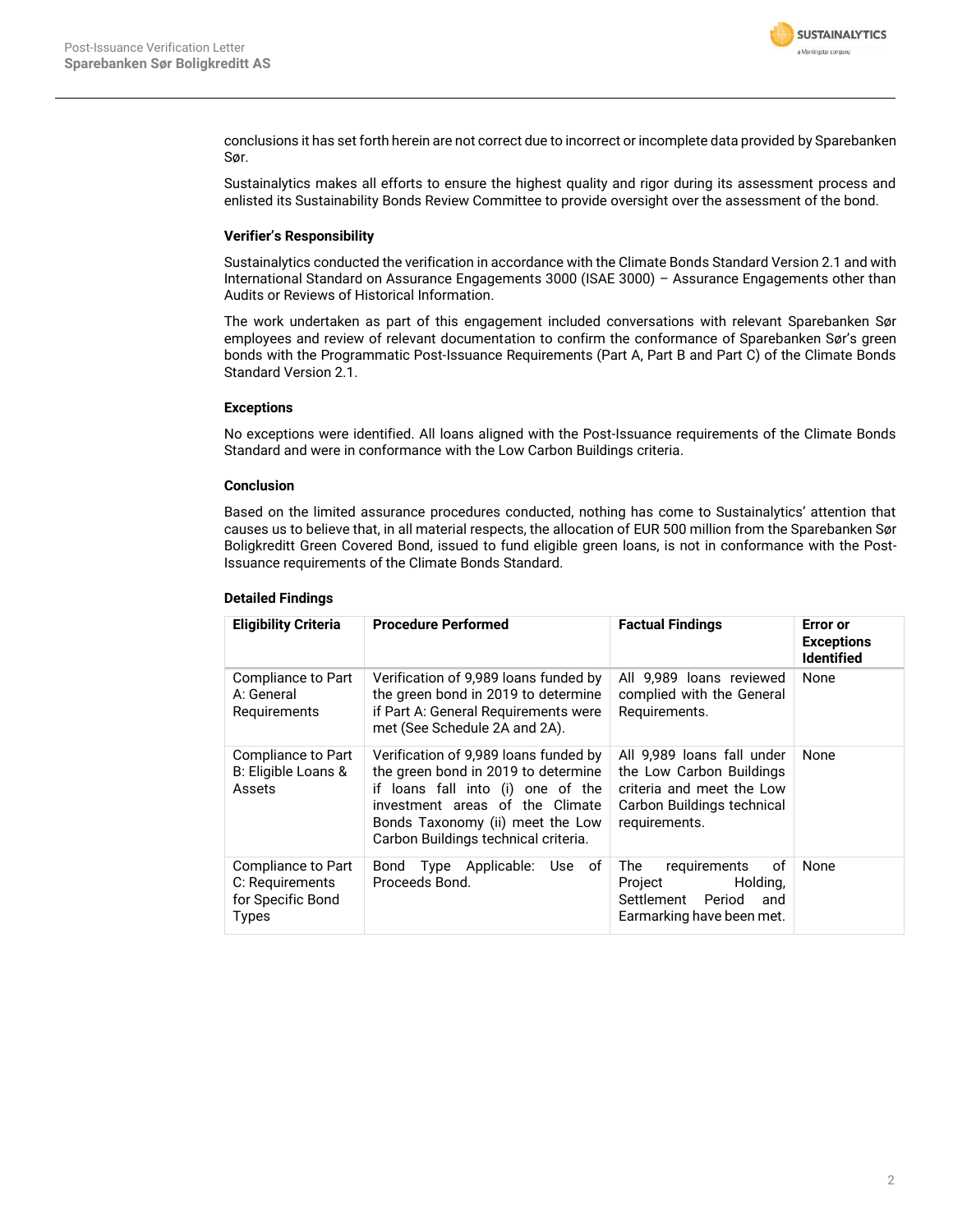

## **Schedule 1: Detailed Overview of Loan Portfolio and Assets**

As part of its CBI Pre-Issuance engagement process with Sustainalytics, Sparebanken Sør Boligkreditt AS provided a third-party report produced by Norwegian consultancy Multiconsult ASA, which developed a methodology to identify the most energy efficient residential buildings in Norway according to the above requirements. Having reviewed the report, Sustainalytics viewed Multiconsult's third party expertise in the development of the eligibility criteria and project selection process positively.

In 2019, buildings following the relevant criteria constituted the top 12% in terms of energy performance in the Norwegian residential market. As such, Sparebanken Sør Boligkreditt AS's criteria is considered to be within the top 15% required by the Climate Bond Standard, as well as compliant with CBI's proxy methodology regarding Location Specific Criteria for Residential Buildings in Norway.

Details of the Loan Portfolio & Green Assets are provided below:<sup>1</sup>

| <b>Eligibility Criteria</b>                                                                                                | # of loans |
|----------------------------------------------------------------------------------------------------------------------------|------------|
| Apartments built in 2012 or that comply with the Norwegian building codes of 2010<br>(TEK10) or 2017 (TEK17)               | 2,868      |
| Other residential dwellings that comply with the Norwegian building codes of 2007<br>(TEK07), 2010 (TEK10) or 2017 (TEK17) | 5,488      |
| Existing Norwegian residential buildings, built before 2009, with EPC-labels A, B and C                                    | 1,633      |
| Total                                                                                                                      | 9.989      |

<sup>1</sup>The Loan Portfolio described in the table relates to all eligible green residential mortgage assets located under Sparebanken Sør. Part of these residential mortgage assets are eligible to be allocated towards the Sparebanken Sør Boligkreditt AS cover pool. Given that the Issuer has chosen to only highlight eligible loans for the Sparebanken Sør Boligkreditt AS cover pool in the latest allocation reports, the numbers described in this document may differ from the numbers described in the latest allocation reports, which are available at; [https://www.sor.no/felles/om-sparebanken-sor/about/investor](https://www.sor.no/felles/om-sparebanken-sor/about/investor-relations/green-and-sustainability-bond-framework/allocation-reports)[relations/green-and-sustainability-bond-framework/allocation-reports](https://www.sor.no/felles/om-sparebanken-sor/about/investor-relations/green-and-sustainability-bond-framework/allocation-reports)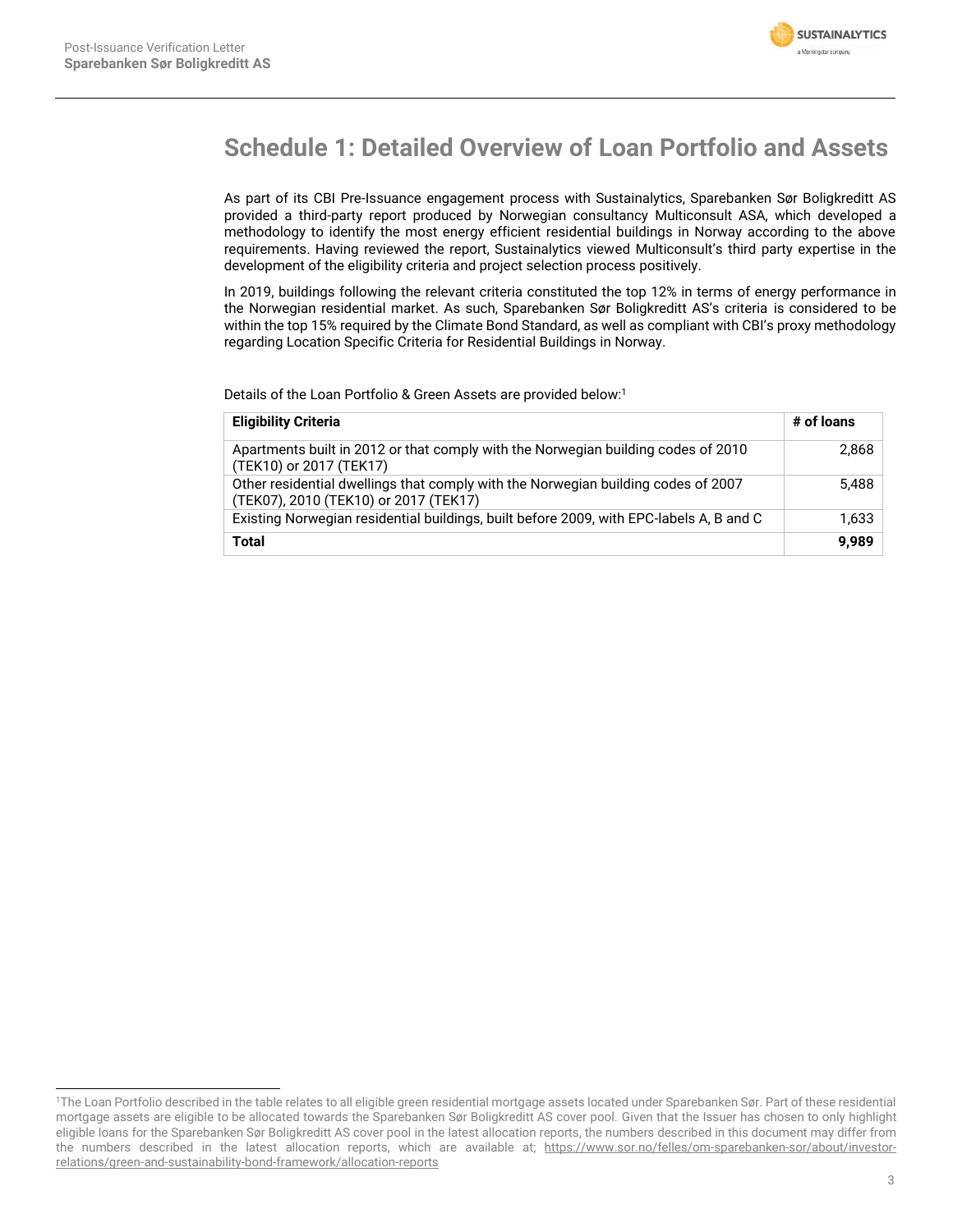

# **Schedule 2A: Post-Issuance General Requirements of the Climate Bonds Standard**

| Loan Portfolio & Assets          | 4.1 Statement on the environmental objectives of the bond                                                                                                              |
|----------------------------------|------------------------------------------------------------------------------------------------------------------------------------------------------------------------|
|                                  | 4.2 Loan Portfolio meet the Climate Bonds criteria                                                                                                                     |
|                                  | 4.3 Confirmation that Loan Portfolio and Assets will not be nominated<br>to other Climate Bonds                                                                        |
| Use of Proceeds                  | 5.1 Net Proceeds of the bond allocated to the Loan Portfolio                                                                                                           |
|                                  | 5.2 Funds allocated to Loan Portfolio within 24 months of issuance of<br>the bond                                                                                      |
|                                  | 5.3 Estimate of the share of the Net Proceeds used for financing and<br>re-financing                                                                                   |
|                                  | 5.4 Net Proceeds of the bond shall be tracked by the Issuer following<br>a formal internal process                                                                     |
|                                  | 5.5 Net Proceeds of the bond shall be no greater than the total<br>investment or the total Fair Market Value of the Loan Portfolio &<br>Assets at the time of issuance |
| Non-Contamination of<br>Proceeds | 6.1 Tracking of proceeds                                                                                                                                               |
|                                  | 6.2 Managing of unallocated proceeds                                                                                                                                   |
|                                  | 6.3 In the case of a Force Majeure, the Issuer may apply to the Climate<br>Bonds Standard Board for an extension to the asset allocation<br>period                     |
| Confidentiality                  | 7.1 Information about the Loan Portfolio & Assets provided to the<br>Verifier and to the Climate Bonds Standard Board                                                  |
|                                  | 7.2 Issuer should disclose information about the bond and the Loan<br>Portfolio & Assets to the market                                                                 |
| <b>Reporting Post-Issuance</b>   | 8.1 Report containing the list of Loan Portfolio & Assets to which<br>proceeds of the bond have been allocated                                                         |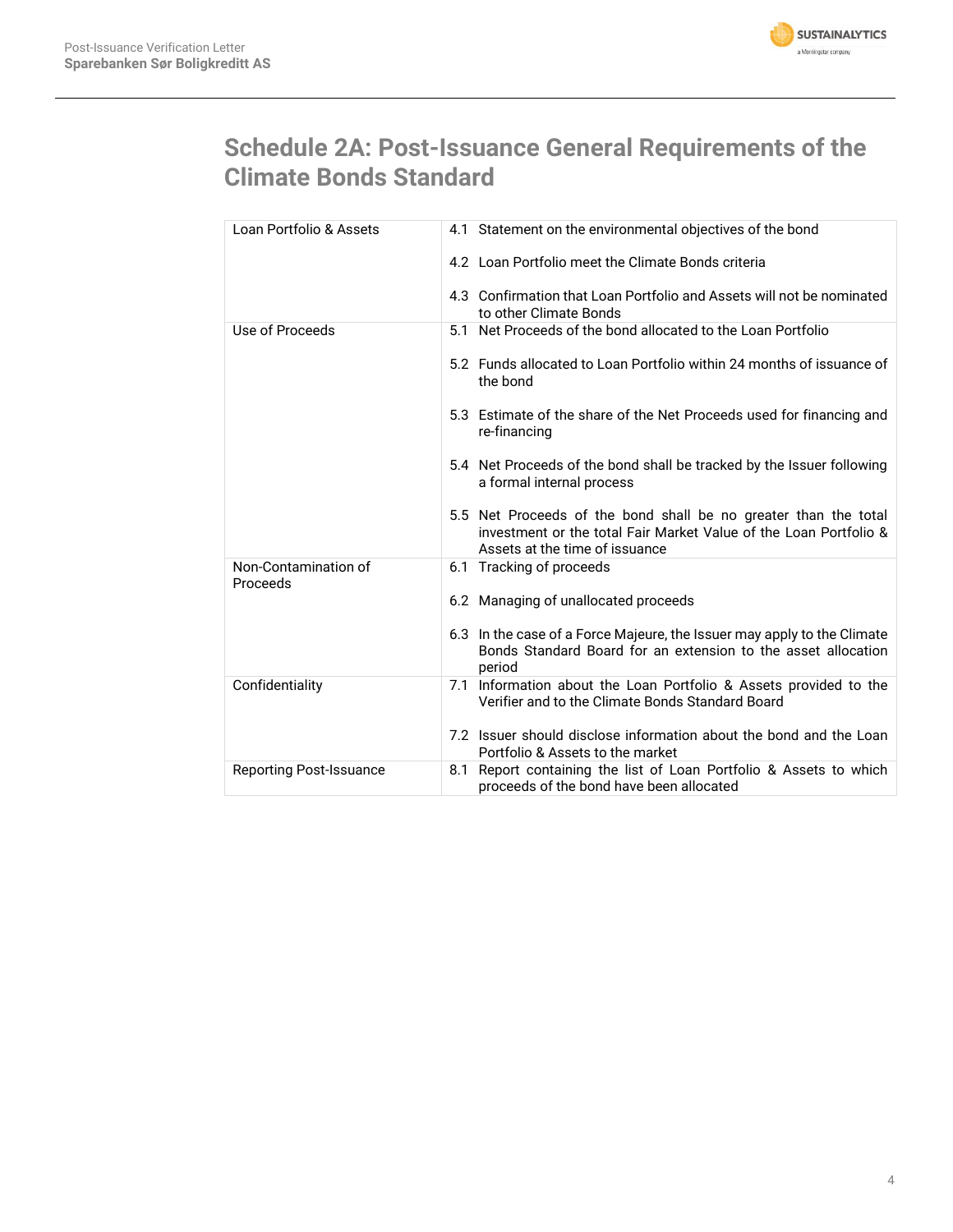

## **Schedule 2B: Conformance to the Post-Issuance Requirements of the Climate Bonds Standard**

| <b>Procedure</b><br>Performed                                                       | <b>Factual Findings</b>                                                                                                                                                                                                                                       | <b>Error</b> or<br><b>Exceptions</b><br><b>Identified</b> |
|-------------------------------------------------------------------------------------|---------------------------------------------------------------------------------------------------------------------------------------------------------------------------------------------------------------------------------------------------------------|-----------------------------------------------------------|
| Verification of<br>Loan Portfolio<br>& Assets                                       | 4.1 The objective of the bond is to primarily use proceeds to finance<br>a loan portfolio of energy efficient rresidential green buildings<br>(Loan Portfolio).                                                                                               | None                                                      |
|                                                                                     | 4.2 Sparebanken Sør's management confirms that the loan portfolio<br>meet the Eligibility Criteria.                                                                                                                                                           |                                                           |
|                                                                                     | 4.3 Sparebanken Sør's management confirms that the projects shall<br>not be nominated to other Climate Bonds.                                                                                                                                                 |                                                           |
| Verification of<br>requirements<br>specified                                        | 5.1 Net Proceeds of the bond have been allocated to the 9,989<br>Loans.                                                                                                                                                                                       | None                                                      |
| under Use of<br>Proceeds                                                            | 5.2 Sparebanken Sør's management has confirmed that funds have<br>been allocated to Loan Portfolio at the date of the issuance.                                                                                                                               |                                                           |
|                                                                                     | 5.3 Sparebanken Sør's management has confirmed that all Net<br>Proceeds of the bond were used for refinancing only.                                                                                                                                           |                                                           |
|                                                                                     | 5.4 Sparebanken Sør's management has confirmed that Net<br>Proceeds of the bond shall be tracked by the Issuer following a<br>portfolio approach.                                                                                                             |                                                           |
|                                                                                     | 5.5 Sparebanken Sør's management has confirmed that the Net<br>Proceeds of the bond shall be no greater than the total<br>investment in the Loan Portfolio or the Total Development Cost<br>of the Loan Portfolio.                                            |                                                           |
| Verification of<br>requirements<br>specified<br>under Non-                          | Sparebanken Sør's management confirms that the proceeds<br>6.1<br>have been segregated and tracked in a systematic manner and<br>were exclusively used to finance Loan Portfolio.                                                                             | None                                                      |
| Contamination<br>of Proceeds                                                        | 6.2 Sparebanken Sør's management confirms that pending the<br>investment of proceeds, the Net Proceeds held or invested in<br>money market instruments within the Bank's liquidity portfolio.                                                                 |                                                           |
|                                                                                     | $6.3$ N/A                                                                                                                                                                                                                                                     |                                                           |
| Verification of<br>requirements<br>specified<br>under<br>Confidentiality            | 7.1 Sparebanken Sør's management confirms that all relevant<br>information about the Loan Portfolio has been provided to the<br>Verifier and to the Climate Bonds Standard Board to support the<br>assessment of conformance with the Climate Bonds Standard. | None                                                      |
|                                                                                     | 7.2 Sparebanken Sør's management confirms that all relevant<br>information about the bond and the Loan Portfolio has been<br>disclosed to the market.                                                                                                         |                                                           |
| Verification of<br>requirements<br>specified<br>under<br>Reporting<br>Post-Issuance | Sparebanken Sør's management has provided a report<br>8.1<br>containing the list of Loan Portfolio to which proceeds of the<br>bond have been allocated (See Schedule 1).                                                                                     | None                                                      |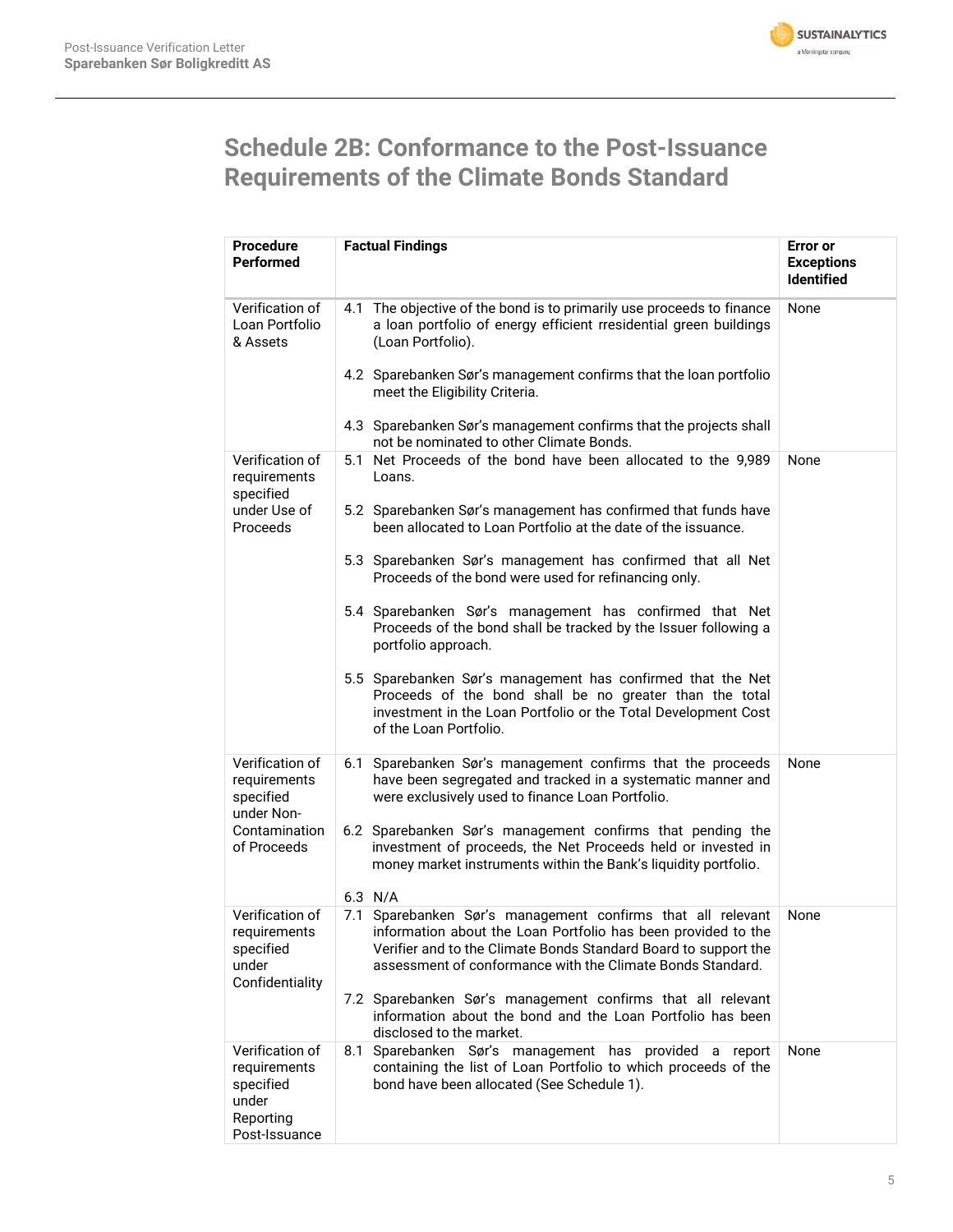

### **Disclaimer**

### **Copyright ©2020 Sustainalytics. All rights reserved.**

The information, methodologies and opinions contained or reflected herein are proprietary of Sustainalytics and/or its third party suppliers (Third Party Data), and may be made available to third parties only in the form and format disclosed by Sustainalytics, or provided that appropriate citation and acknowledgement is ensured. They are provided for informational purposes only and (1) do not constitute an endorsement of any product or project; (2) do not constitute investment advice, financial advice or a prospectus; (3) cannot be interpreted as an offer or indication to buy or sell securities, to select a project or make any kind of business transactions; (4) do not represent an assessment of the issuer's economic performance, financial obligations nor of its creditworthiness; and/or (5) have not and cannot be incorporated into any offering disclosure.

These are based on information made available by the issuer and therefore are not warranted as to their merchantability, completeness, accuracy, up-to-dateness or fitness for a particular purpose. The information and data are provided "as is" and reflect Sustainalytics` opinion at the date of their elaboration and publication. Sustainalytics accepts no liability for damage arising from the use of the information, data or opinions contained herein, in any manner whatsoever, except where explicitly required by law. Any reference to third party names or Third Party Data is for appropriate acknowledgement of their ownership and does not constitute a sponsorship or endorsement by such owner. A list of our third-party data providers and their<br>respective terms of use is available on our website. For more information. respective terms of use is available on our website. For more information, visit [http://www.sustainalytics.com/legal-disclaimers.](http://www.sustainalytics.com/legal-disclaimers)

The issuer is fully responsible for certifying and ensuring the compliance with its commitments, for their implementation and monitoring.

In case of discrepancies between the English language and translated versions, the English language version shall prevail.